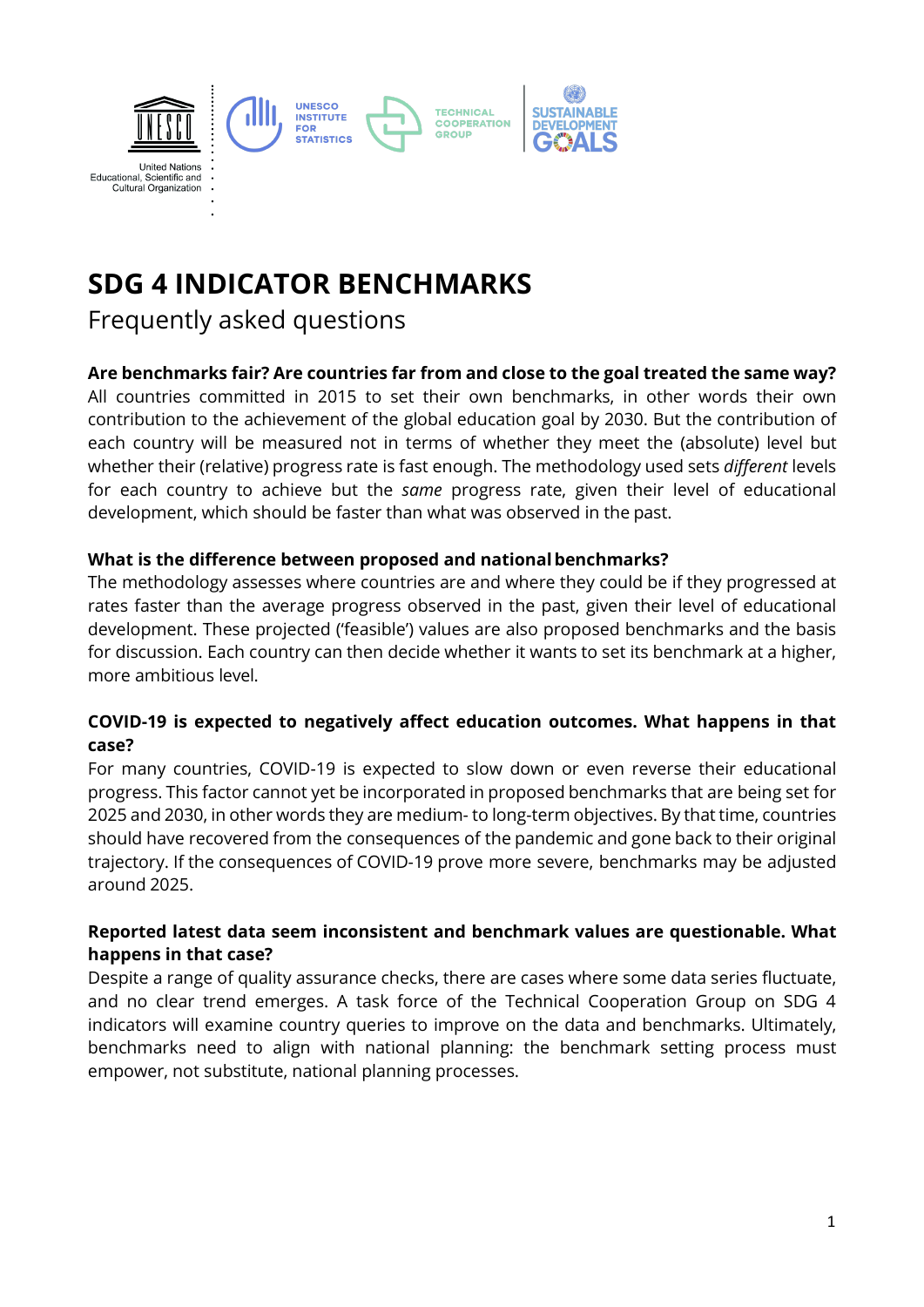#### **My country has no data. What happens in that case?**

One of the key objectives of the benchmark setting process is to highlight remaining datagaps in key indicators and mobilize national and international partners to collaborate to ensure that there are data points for all countries for these seven indicators. Plans on filling these gaps will be developed once the benchmarking process has been completed and will be a key action point of the global education coordination architecture.

#### **How have these seven indicators been selected?**

It is a challenge to identify indicators that are relevant for all countries and have sufficient data to allow trends to be estimated and projections of feasible progress to be made. The Technical [Cooperation](http://tcg.uis.unesco.org/) Group endorsed the proposal for seven benchmark indicators that met these two criteria at its sixth meeting in August 2019 and adopted the methodology at its seventh meeting in October 2020. The Technical Cooperation Group is the globally representative body responsible for fostering the development of the SDG 4 monitoring framework.

## **How will the equity benchmark be decided?**

Of the seven indicators, it has not yet been decided which indicator will be used to monitor progress on equity, but a meeting and follow-up decision will sort it out the problem. The challenge is that the level of the parity index, which is the global indicator for target 4.5, is affected by the level of the education indicator on which it is applied. For instance, the closer a country is towards achieving universal minimum proficiency, completion or attendance, the closer the value of the parity index comes to 1. Therefore, a more elaborate approach is needed to identify countries that are more unequal than their level of educational development indicates.

## **Why do we need regional benchmarks in addition to national benchmarks?**

The benchmark setting process aims to empower regional organizations to strengthen their peer dialogue process in education. The objective of benchmarks does not stop at setting levels and monitoring whether these levels have been met. Rather, this is only the entry point for the discussion why some countries are and why some countries are not meeting benchmarks – and therefore trigger policy dialogue. However, countries do not easily engage in dialogue at global level given the vast differences between their contexts.

## **The regional benchmark in our region is set at a very low level. Why is that?**

The principle of the regional benchmark is to be sensitive to the countries furthest behind from achieving the target. In homogeneous regions, a regional benchmark will motivate more countries to achieve it. In heterogenous regions, a regional benchmark will be relevant only for a few countries. However, it will foster a sense of collaboration and shared responsibility among members.

## **It appears that very different concepts of 'region' have been used. Why?**

It is correct that the regional groupings used in benchmark dashboards are unbalanced. They are provided for (i) SDG regions (ii) UN economic and social commissions (iii) selected regional organizations and (iv) World Bank country income groups. Most of these are for reference. They are more likely to be a basis for discussion in regional organizations that are willing to embrace them and debate them with their members.